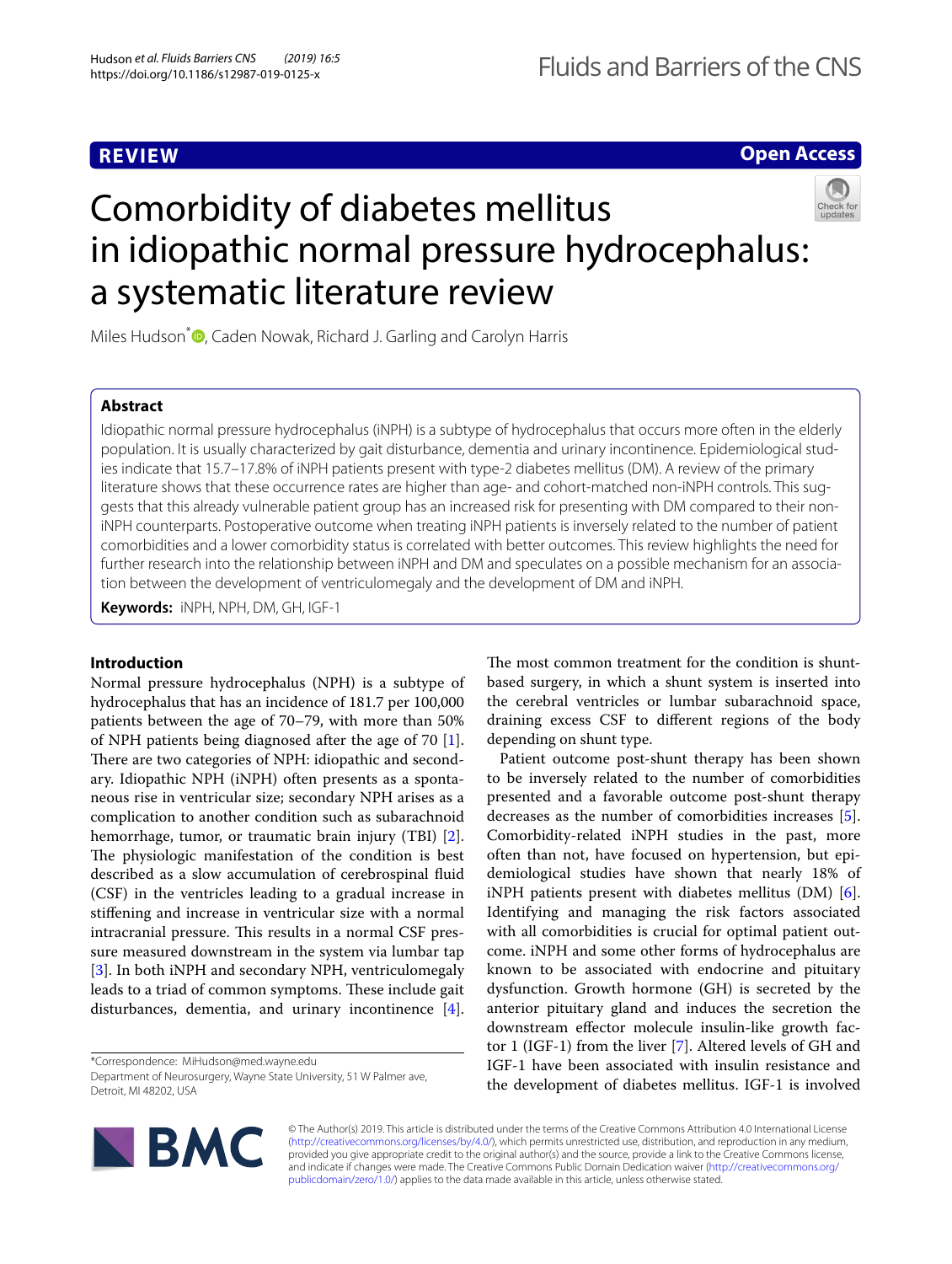in glucose homeostasis afecting insulin levels, fat/muscle glucose uptake and hepatic glucose output  $[8]$ .

This literature review seeks to examine the association between iNPH and DM and has two primary objectives. The first is to investigate the relationship between DM and iNPH to determine if iNPH patients are more likely to present with DM compared to their non-iNPH counterparts. The second is to examine the literature to determine if a potential independent mechanism involving ventriculomegaly, iNPH, and pituitary dysfunction is plausible and could explain the relationship. Investigating mechanisms for the association between DM and iNPH may assist in the monitoring and treatment of patients who present with iNPH and DM.

#### **Methods**

For all searches conducted, non-English, unavailable, and non-published studies were excluded. A PubMed search was performed using the phrase *Epidemiology of idiopathic Normal Pressure hydrocephalus* to look at the co-morbidity rates associated with iNPH. The search returned 197 reviewable articles. Studies including comorbidities associated with iNPH patient populations were reviewed. Two studies met this refned criteria. A second PubMed search was performed using the term *diabetes and normal pressure hydrocephalus.* A total of 32 articles were found. Studies not comparing DM occurrence in an iNPH group to a non-iNPH group were excluded, resulting in seven studies meeting the criteria.

Another PubMed search was performed using *pituitary function and hydrocephalu*s identifying 169 studies of interest. Studies not focusing on hydrocephalus as an independent variable were excluded, resulting in eight studies meeting inclusion criteria. A second search was performed using the terms *hypopituitarism and hydrocephalus*, resulting in 70 studies. The same exclusion criteria were used resulting in two additional studies being identifed for a total of 10 studies included in the review. In addition, select literature sources were examined to determine if there was a relationship between decreased growth hormone/IGF-1 levels and the development of diabetes mellitus. To reduce bias, a source number of  $n=7$  relating to altered GH/IGF-1 levels and DM was used.

### **Results**

Of the two studies from our search for *Epidemiology of idiopathic Normal Pressure hydrocephalus*, the frst was a Japanese nationwide study looking at the patient data of 12,900 iNPH patients. The study found that 40% of the iNPH patients had hypertension, 17.8% had diabetes and 14.8% of patients had Alzheimer's disease  $[6]$  $[6]$ . The second study was based in Norway comparing the iNPH

population to the HUNT3 survey. The HUNT3 survey was a nationwide collection of medical data from patients in Nord-Trøndelag Norway over the age of 13. The study found the two highest comorbidities to be hypertension with a rate of 41.8% and DM with a rate of 15.7%. Both conditions appeared signifcantly more frequently in the iNPH group than the control group  $(P<0.001)$  [[9\]](#page-4-8).

Seven studies were found comparing DM occurrence rates in an iNPH group to a non-iNPH and age-matched control group (Fig. [1](#page-2-0)). The first study (Eide et al.) comparing 440 iNPH patients with 43,387 control patients matched for age and sex, found a statistically signifcant increase in DM occurrence in the iNPH group of 15.7% compared to 5% in the control group  $(P<0.001)$  [[9\]](#page-4-8). The second study (Jaraj et al.) compared 26 suspected iNPH patients to 130 age-, sex-, and cohort-matched non-iNPH control patients, with fvefold more controls per iNPH patient. The authors found a non-significant trend indicating an increase in DM, with a 13% occurrence rate in the iNPH group compared to 7.6% in their control group [[10\]](#page-4-9). The third study (Jacobs et al.) compared a group of 33 patients presenting with iNPH to non-iNPH controls, and found a statistically signifcant increase in DM occurrence in the iNPH patient group. DM rates were 51.5% compared to 12.1% respectively  $(P < 0.01)$  [[11](#page-4-10)]. The fourth study (Krauss et al.) compared 63 iNPH patients to 70 age-matched non-iNPH controls. There was a statistically signifcant increase in DM occurrence in the iNPH group of 49% compared to 29% in the control group  $(P < 0.015)$ [[12\]](#page-4-11). The 5th (Casmiro et al.) and 6th (Israelsson et al.) studies also compared DM occurrence rates in iNPH patients to controls and found the occurrence rates to be 23.5% and 26.8% compared to 11.8% and 13.1% respectively  $(P < .018, P < .001)$  [[13,](#page-4-12) [14](#page-4-13)]. The final study (Pyyko et al.) compared 283 iNPH patients to 253 non iNPH patients and found the DM rate in the iNPH group to be 23% compared to 13% respectively  $(P < .002)$  [[15](#page-4-14)].

Ten studies were found examining pituitary function as it related to hydrocephalus with three focusing on iNPH specifcally (Table [1\)](#page-2-1). When analyzing each study our focus was directed towards patients growth hormone levels. When this information was not available and when present the patient IGF-1 levels found by the authors were recorded. When IGF-1 and GH levels were not available the efects on pituitary function were recorded. Of the identifed studies three were cross-sectional studies and found a statistically signifcant decrease in pituitary function or growth hormone/IGF-1 levels (*P*<0.05) (Table [1\)](#page-2-1).

Seven select sources are listed below citing low GH/ IGF-1 levels and their association with diabetes mellitus (Table [2](#page-3-0)). All but two of the seven studies show statistically signifcant data (*P*<0.05).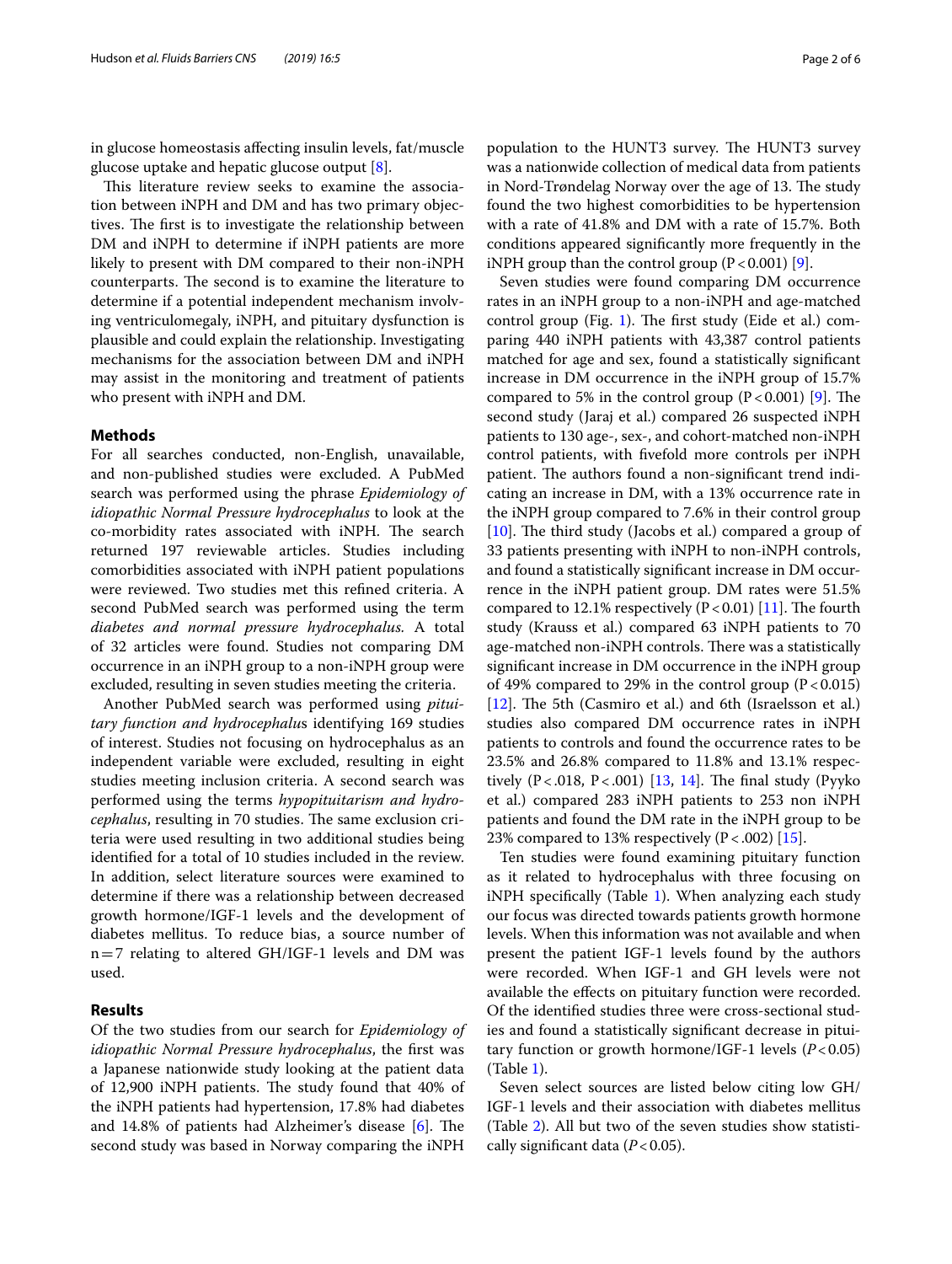

#### <span id="page-2-1"></span><span id="page-2-0"></span>**Table 1 Efects of hydrocephalus on pituitary function**

|      | Year Author          | Type of hydrocephalus                           | <b>Pituitary function findings</b>                                                                                   | Type of study                    |
|------|----------------------|-------------------------------------------------|----------------------------------------------------------------------------------------------------------------------|----------------------------------|
| 2012 | Moin et al. [16]     | <i>iNPH</i>                                     | Decreased IGF-1                                                                                                      | Experimental study               |
| 2011 | Pinto et al. [17]    | Chronic hydrocephalus                           | Decreased growth hormone                                                                                             | Single case study                |
| 1997 | Löppönen et al. [18] | Shunted hydrocephalus                           | Decreased growth hormone***                                                                                          | Controlled cross sectional study |
| 1998 | Löppönen et al. [19] | Shunted hydrocephalus                           | Decrease in growth hormone and IGF-1<br>post shunting                                                                | Case study                       |
| 1977 | Hier et al. [20]     | Chronic hydrocephalus                           | Decreased growth hormone                                                                                             | Multiple case study              |
| 2016 | Vieira et al. [21]   | Post hemorrhagic acute phase hydro-<br>cephalus | Patients with hydrocephalus had increased<br>pituitary dysfunction when compared to<br>non-hydrocephalus patients*** | Cohort study                     |
| 1978 | Barber et al. [22]   | <b>iNPH</b>                                     | Decreased growth hormone                                                                                             | Single case report               |
| 1979 | Barber et al. [23]   | <b>iNPH</b>                                     | Hypopituitarism                                                                                                      | Multiple case report             |
| 1997 | Hochhaus et al. [24] | Hydrocephalus                                   | Decreased IGF-1***                                                                                                   | Cross sectional study            |
| 2015 | Khajeh et al. [25]   | Post hemorrhagic hydrocephalus                  | Pituitary dysfunction and growth hormone<br>deficiency                                                               | Case study                       |

Studies examining the efects of multiple types of hydrocephalus on pituitary function specifcally related to growth hormone/IGF-1. Pituitary function fndings indicated with (\*\*\*) indicate a statistically signifcant result compared to age and cohort matched controls

## **Discussion**

Epidemiological studies have found DM occurrence rates in the iNPH patient population to range from 15.7 to 17.8% [[6,](#page-4-5) [9](#page-4-8)]. Determining if the occurrence of DM is 'normal' or if iNPH patients are at increased risk was the next logical step. Review of the available literature after exclusion, indicated seven studies directly comparing DM occurrence rates between iNPH and non-iNPH patient populations (Fig. [1](#page-2-0))  $[9-15]$  $[9-15]$  $[9-15]$ . Five of these were found to have statistically signifcant increases in DM in the iNPH patient population over control with the 6th study having a non-significant increase. This supports the hypothesis that the iNPH patient population is at a greater risk for presenting with DM than their non-iNPH counterparts.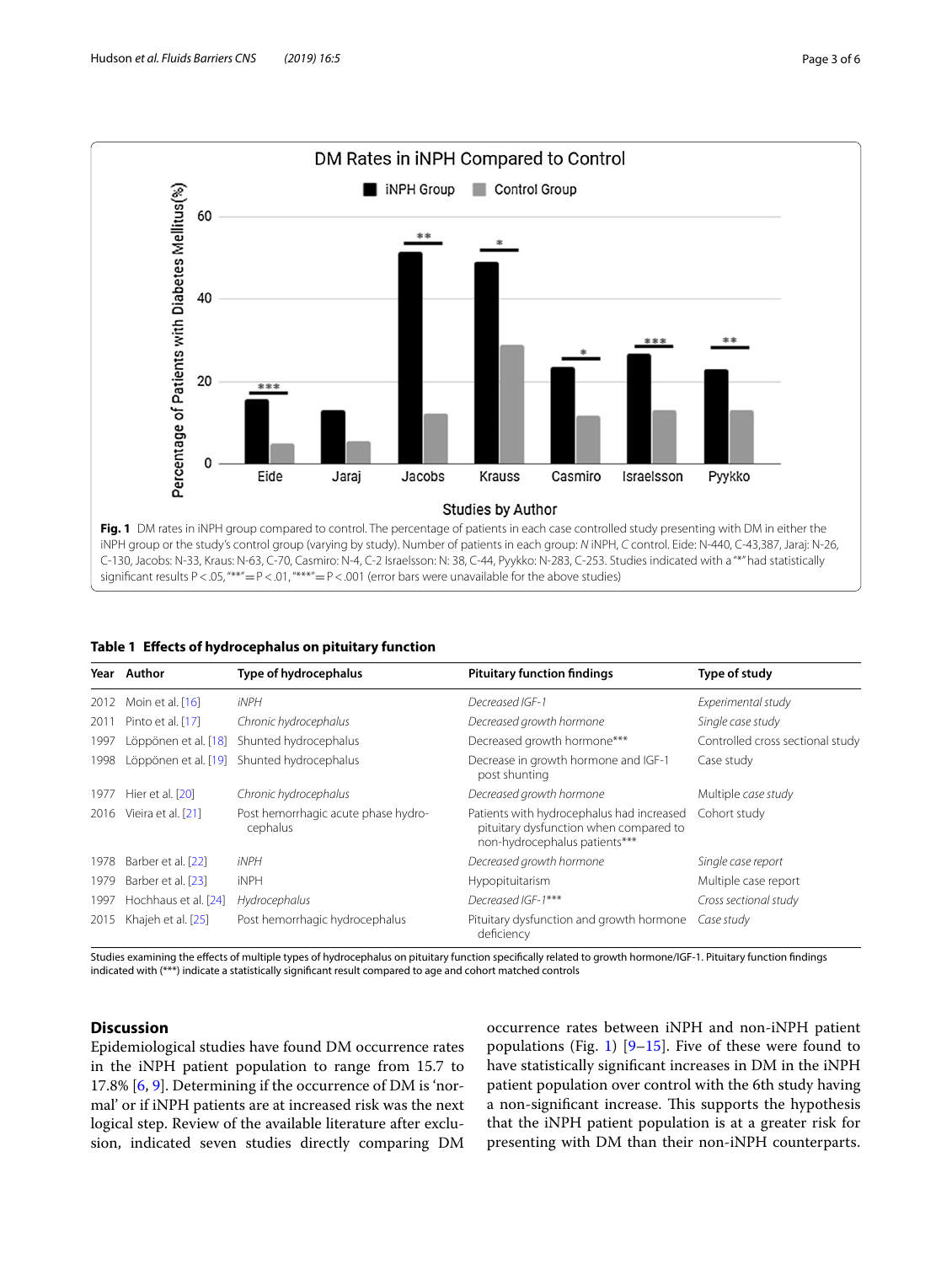<span id="page-3-0"></span>**Table 2 Growth hormone/IGF and diabetes**

|      | Year Author            | <b>Findings</b>                                                                                                            | Type of study                       |
|------|------------------------|----------------------------------------------------------------------------------------------------------------------------|-------------------------------------|
| 2010 | Teppala et al. [26]    | Low serum IGF-1 levels were positively associated with diabetes***                                                         | National survey                     |
|      | 1996 Hew et al. [8]    | Decreased insulin sensitivity, decreased glucose storage rate, decreased glycogen<br>synthase***                           | Controlled cross sectional study    |
| 2010 | Schneider et al. [27]  | Low or high serum levels of IGF-1 are associated with diabetes                                                             | Multiple prospective cohort studies |
| 2005 | Murray et al. [28]     | Growth hormone resistant and insufficient adults are insulin resistant when stimu-<br>lated with insulin***                | Controlled cross sectional study    |
|      | 1984 Amiel et al. [29] | Low IGF-1 levels are positively associated with diabetes***                                                                | Controlled cross sectional study    |
| 2004 | Jørgensen et al. [30]  | Growth hormone deficient adults tend to be insulin resistant                                                               | Multiple case study                 |
| 1995 | Johansson et al. [31]  | Adults with growth hormone deficiency were found to have normal fasting plasma<br>insulin levels and insulin resistance*** | Controlled cross sectional study    |

Select sources related to growth hormone defciency in adults and it's associated to diabetes mellitus. Studies indicated with (\*\*\*) involve an age and cohort matched non-iNPH control group and a statistically signifcant result

The majority of the studies examined compared the iNPH group to a non-iNPH group with age- and cohortmatched controls. This indicates that the iNPH patients are not presenting with a higher DM occurrence simply due to the fact that the elderly iNPH patient demographic is already at elevated risk for DM. These results are vital because they show statistical signifcance and that the increase in occurrence is not trivial, with the smallest statistically signifcant result being a 10% diference in the DM occurrence rate. These results set the stage for further research and larger scale studies by demonstrating the possibility that the DM may be a risk factor or early indicator of possible ventricular dysfunction and development of iNPH in the elderly population. Future studies are necessary and should focus on following a cohort of iNPH patients for hormone levels, development of DM, and ventricular and brain imaging to look at the relevant factors discussed in this study.

iNPH patients with high comorbidity status are at an increased risk for unfavorable postoperative outcomes, but DM itself also introduces its own specifc complications such as diabetic neuropathy, retinopathy, nephropathy, and increased risk of vascular disease such as atherosclerosis. These complications can be quite severe in the already elderly patient population in which ventriculomegaly and iNPH are more likely. We seek to propose an independent mechanism relating DM to iNPH in the hopes of developing a more specialized treatment plan and prevention method for the condition.

iNPH as well as other forms of hydrocephalus have been shown to afect the hypothalamic pituitary axis (HPA axis)  $[16, 21]$  $[16, 21]$  $[16, 21]$  $[16, 21]$ . Though the exact mechanism of the efect is still under debate, our review of the literature supports the claim that ventriculomegaly and iNPH specifcally can be associated with HPA axis dysregulation (Table  $1$ ). This dysregulation may be a result of ventriculomegaly causing compression and dysfunction of key structures in the HPA axis such as the hypothalamus, pituitary gland, or surrounding vasculature. When it comes to dysregulation of the HPA axis one of the most vulnerable and commonly afected axis is the GH axis [\[32](#page-5-10)]. Dysregulation of this axis can lead to decreased levels of circulating GH resulting in a decrease in IGF-1 secretion from the liver. IGF-1 increases glucose uptake in fat/muscle, inhibits hepatic glucose output, and suppress insulin secretion from the pancreas, with decreased levels having the opposite effect  $[7]$  $[7]$ . Though the exact mechanism has not been defned, many studies have found a correlation between IGF-1 defciency and the development of insulin resistance  $[8, 31]$  $[8, 31]$  $[8, 31]$ . Patients with a deletion in the IGF-1 gene have been shown to develop insulin resistance that improved with IGF-1 therapy [[33\]](#page-5-12). These findings in combination with those data reviewed here (Table [2\)](#page-3-0) highlight the proposed connection between a decrease in GH/IGF-1 and the development of DM (Fig. [2](#page-4-15)). It is plausible that ventriculomegaly and compression of nearby structures causes the triad of iNPH symptoms as well as the symptoms of DM. Future studies conducted could evaluate the timeline further to describe the presentation of symptoms of the of the two conditions. Based on these data, GH or IGF-1 replacement should be further examined as a possible treatment avenue for patients presenting with DM due to compression of underlying structures. Further study is needed to determine the efficacy of this proposed treatment method.

## **Conclusion**

Idiopathic normal pressure hydrocephalus is a complicated condition with a number of associated comorbidities, one of the most prevalent being diabetes mellitus. This review highlights the increased occurrence of DM in the iNPH population compared to age- and cohortmatched non-iNPH controls. Reducing the comorbidity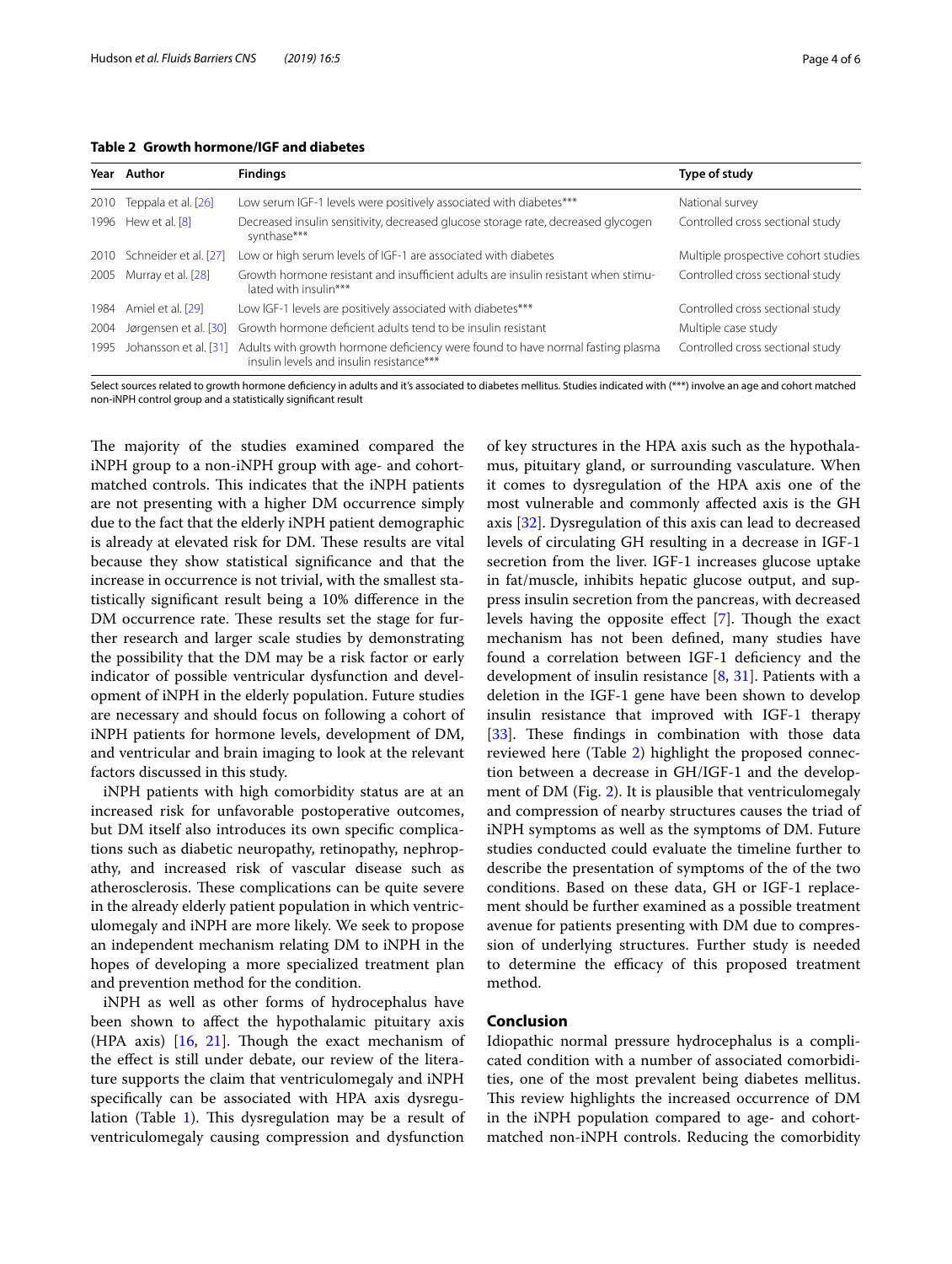

<span id="page-4-15"></span>status of iNPH patients is crucial when it comes to improving patient outcomes post-shunt therapy. This likely involves evaluation of the patient population as well as the development of future specialized treatments. To develop these treatments the mechanisms underlying ventriculomegaly and the development of DM need to be better understood. Based on literature review only we can speculate that ventriculomegaly-induced pituitary dysfunction causing the subsequent development of DM is possible, and may explain the increased rates of DM in the iNPH population.

#### **Authors' contributions**

MH: chief author involved in collecting data drafting manuscript, critically editing the manuscript, and providing fnal approval. CN: second author involved in collecting data, drafting manuscript and critically editing the manuscript. JRG: provided clinical perspective and insight to the manuscript, critically edited the manuscript. CH: principal investigator involved in critically editing the manuscript and providing fnal approval. All authors read and approved the fnal manuscript.

#### **Acknowledgements**

Not applicable.

#### **Competing interests**

The authors declare that they have no competing interests.

#### **Availability of data and materials**

The data that support the fndings of this study are available from: PubMed, Google Scholar.

#### **Consent for publication**

Not applicable.

#### **Ethics approval and consent to participate**

Not applicable.

## **Funding**

This research did not receive any specifc grant from funding agencies in the public, commercial, or not-for-proft sectors.

## **Publisher's Note**

Springer Nature remains neutral with regard to jurisdictional claims in published maps and institutional afliations.

Received: 31 October 2018 Accepted: 29 January 2019

#### **References**

- <span id="page-4-0"></span>1. Shprecher D, Schwalb J, Kurlan R. Normal pressure hydrocephalus: diagnosis and treatment. Curr Neurol Neurosci Rep. 2008;8(5):371–6.
- <span id="page-4-1"></span>2. Wang C, Du H, Yin L, He M, Zhang G, Tian Y, et al. Analysis of related factors affecting prognosis of shunt surgery in patients with secondary normal pressure hydrocephalus. Chin J Traumatol. 2013;16(4):221–4.
- <span id="page-4-2"></span>3. Nassar BR, Lippa CF. Idiopathic normal pressure hydrocephalus. Gerontol Geriatr Med. 2016;2:233372141664370.
- <span id="page-4-3"></span>4. Vacca V. Diagnosis and treatment of idiopathic normal pressure hydrocephalus. J Neurosci Nurs. 2007;39(2):107–11.
- <span id="page-4-4"></span>5. Meier U, Lemcke J. The infuence of co-morbidity on the postoperative outcomes of patients with idiopathic normal pressure hydrocephalus (iNPH). Acta Neurochir Suppl. 2008;102:141–4.
- <span id="page-4-5"></span>6. Kuriyama N, Miyajima M, Nakajima M, Kurosawa M, Fukushima W, Watanabe Y, et al. Nationwide hospital-based survey of idiopathic normal pressure hydrocephalus in Japan: Epidemiological and clinical characteristics. Brain Behav. 2017;7(3):e00635.
- <span id="page-4-6"></span>7. Laron Z. Insulin-like growth factor 1 (IGF-1): a growth hormone. Mol Pathol. 2001;54(5):311–6.
- <span id="page-4-7"></span>8. Hew FL, Koschmann M, Christopher M, Rantzau C, Vaag A, Ward G, et al. Insulin resistance in growth hormone-defcient adults: defects in glucose utilization and glycogen synthase activity. J Clin Endocrinol Metab. 1996;81(2):555–64.
- <span id="page-4-8"></span>9. Eide PK, Pripp AH. Increased prevalence of cardiovascular disease in idiopathic normal pressure hydrocephalus patients compared to a population-based cohort from the HUNT3 survey. Fluids Barriers CNS. 2014;11(1):19. [https://doi.org/10.1186/2045-8118-11-19.](https://doi.org/10.1186/2045-8118-11-19)
- <span id="page-4-9"></span>10. Jaraj D, Agerskov S, Rabiei K, Marlow T, Jensen C, Guo X, et al. Vascular factors in suspected normal pressure hydrocephalus. Neurology. 2016;86(7):592–9.
- <span id="page-4-10"></span>11. Jacobs L. Diabetes mellitus in normal pressure hydrocephalus. J Neurol Neurosurg Psychiatry. 1977;40(4):331–5.
- <span id="page-4-11"></span>12. Krauss JK, Regel JP, Vach W, Droste DW, Borremans JJ, Mergner T. Vascular risk factors and arteriosclerotic disease in idiopathic normal-pressure hydrocephalus of the elderly. Stroke. 1996;27(1). [http://stroke.ahajournal](http://stroke.ahajournals.org/content/27/1/24.long) [s.org/content/27/1/24.long](http://stroke.ahajournals.org/content/27/1/24.long). Accessed 23 July 2017.
- <span id="page-4-12"></span>13. Casmiro M, D'Alessandro R, Cacciatore FM, Daidone R, Calbucci F, Lugaresi E. Risk factors for the syndrome of ventricular enlargement with gait apraxia (idiopathic normal pressure hydrocephalus): a case-control study. J Neurol Neurosurg Psychiatry. 1989;52(7):847–52.
- <span id="page-4-13"></span>14. Israelsson H, Carlberg B, Wikkelsö C, Laurell K, Kahlon B, Leijon G, et al. Vascular risk factors in INPH. Neurology. 2017;88(6):577–85.
- <span id="page-4-14"></span>15. Pyykkö OT, Nerg O, Niskasaari H-M, Niskasaari T, Koivisto AM, Hiltunen M, et al. Incidence, comorbidities, and mortality in idiopathic normal pressure hydrocephalus. World Neurosurg. 2018;112:e624–31.